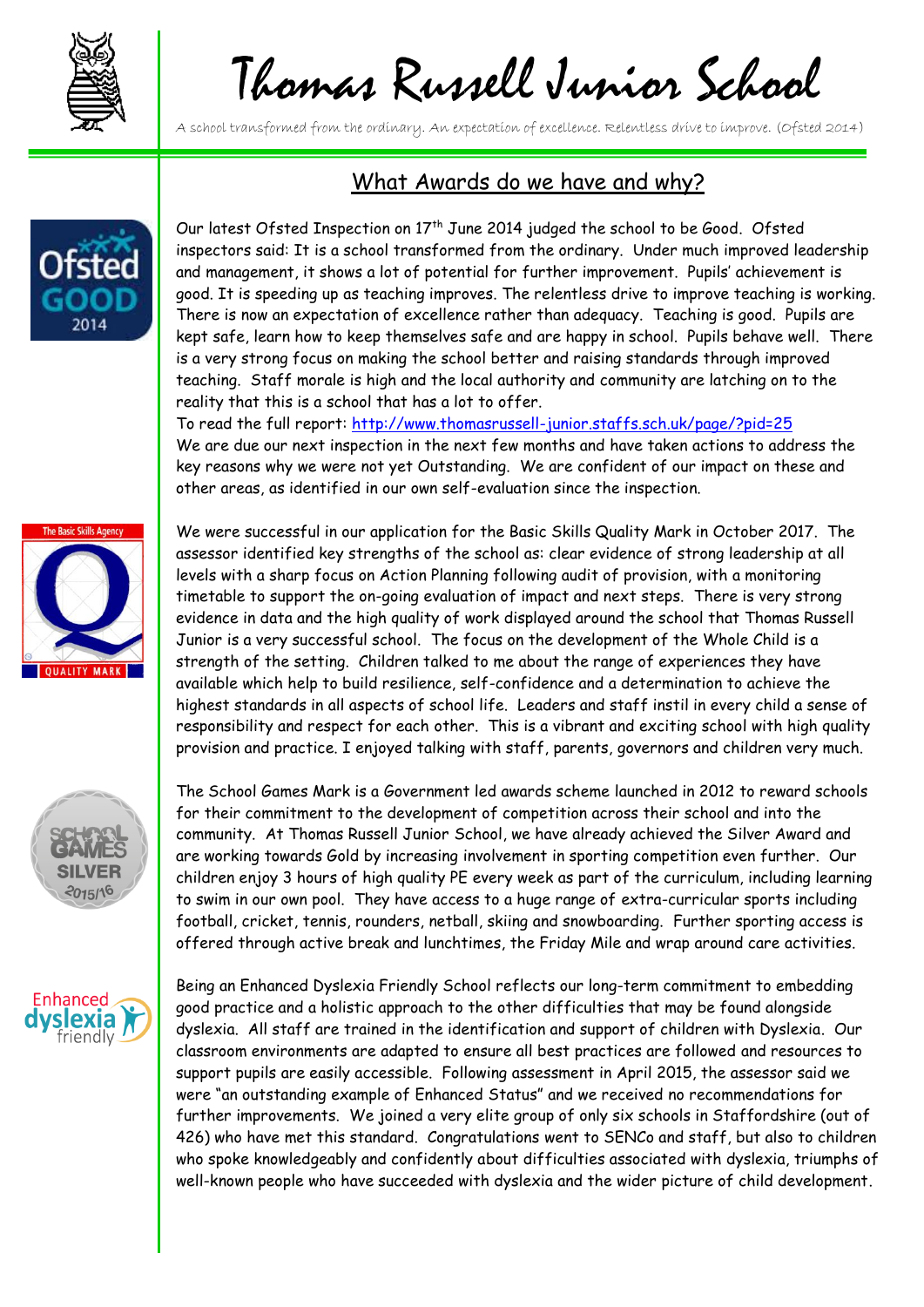

Bullying is behaviour by an individual or group, repeated over time, that intentionally hurts another individual or group physically or emotionally. At Thomas Russell Junior School, we do all we can to protect children from bullying, to educate them about how to protect themselves and to nurture self–esteem and wellbeing in children to reduce occurrences of bullying. We are a very close knit school with excellent relationships between children and with staff. This creates an atmosphere of trust and respect where bullying is disapproved of.













We are passionate about music at Thomas Russell Junior School. Not only do children receive a musical instrument and specialist music tuition for two whole years across their time in school, we also have a large number of peripatetic opportunities for children to learn a range of instruments: clarinet, flute, violin, viola, cello, cornet, trumpet, trombone, saxophone, guitar and keyboard. Our 100 strong school choir is building an excellent reputation, performing at local and regional events as well as their latest musical endeavours in Joseph and his Technicolour Dreamcoat alongside pupils from John Taylor High School.

We are committed to giving our children a thoroughly rounded education and place huge importance on the PHSE side of the curriculum. We feel the values, learning and growth that pupils engage in PHSE underpin everything else that takes place in school. Children learn respect (for themselves and others), resilience (and how to embrace failure) and to be reflective. Being able to keep themselves safe is vitally important; our learning covers e-safety, road and water safety, stranger danger, health and sex education. As part of our learning, all children work towards a recognised St John Ambulance First Aid qualification each year. Topics cover burns, choking, asthma, allergic reaction, recovery position, cardiac arrest, bandaging and much more…

We are an outward looking school – keen to learn from educational research and experiences of others in a range of fields. We have taken part in an 18 month research project entitled 'Improving Literacy at KS2', funded by the EEF to impact Literacy teaching nationwide. Information from research by Sutton Trust and the Teaching and Learning Toolkit is used to direct financial and physical resources in the most effective ways. Changes in the curriculum and assessment procedures over the last few years have made keeping up to date critically important. Our staff have been involved with the National Assessment Authority in London moderating levels for KS2 writing, and sharing this expertise across our school and cluster.

Financial management of the school is one of the Governing Board's three core functions. We are passionate about securing the best possible outcomes for children through meticulous budgeting, a key feature of this is facilitating small class sizes to maximise feedback opportunities. Governors are committed to securing the long-term financial viability of the school, as well as ensuring money is spent on pupils for which it was allocated. We have maintained a strong financial position for over ten years with this philosophy. Benchmarking data is used to compare our spend across all areas with other local and national schools as well as to profile the most effective schools to understand how they allocate resources.

Healthy lifestyles are vital to children making the best academic progress and emotional development. Our commitment to developing the whole child is reflected in this and other awards the school has achieved. Healthy minds and healthy bodies are our aspirations for all TRJS pupils and we engage, wherever possible, with initiatives to promote this: PE Clubs and tournaments; Bikeability; Y6 Weigh & Measure; Mindfulness; Mental Health & Wellbeing. Our catering providers support in this aspiration through the daily healthy menu, and in additional activities such as smoothie bike, farm to fork assemblies and bread making workshops.

The Next Generation Learning Charter is a simple way for your schools to publicly show their commitment and progress towards best use of technology for teaching and learning. At Thomas Russell Junior, our commitment is evident not just in this mark, but in the ICT provision in every classroom, our fully resourced ICT suite and in the portable trolleys of iPads that are used to support learning. Our curriculum is designed to promote and enhance all learning opportunities whilst embracing technology within the modern world.